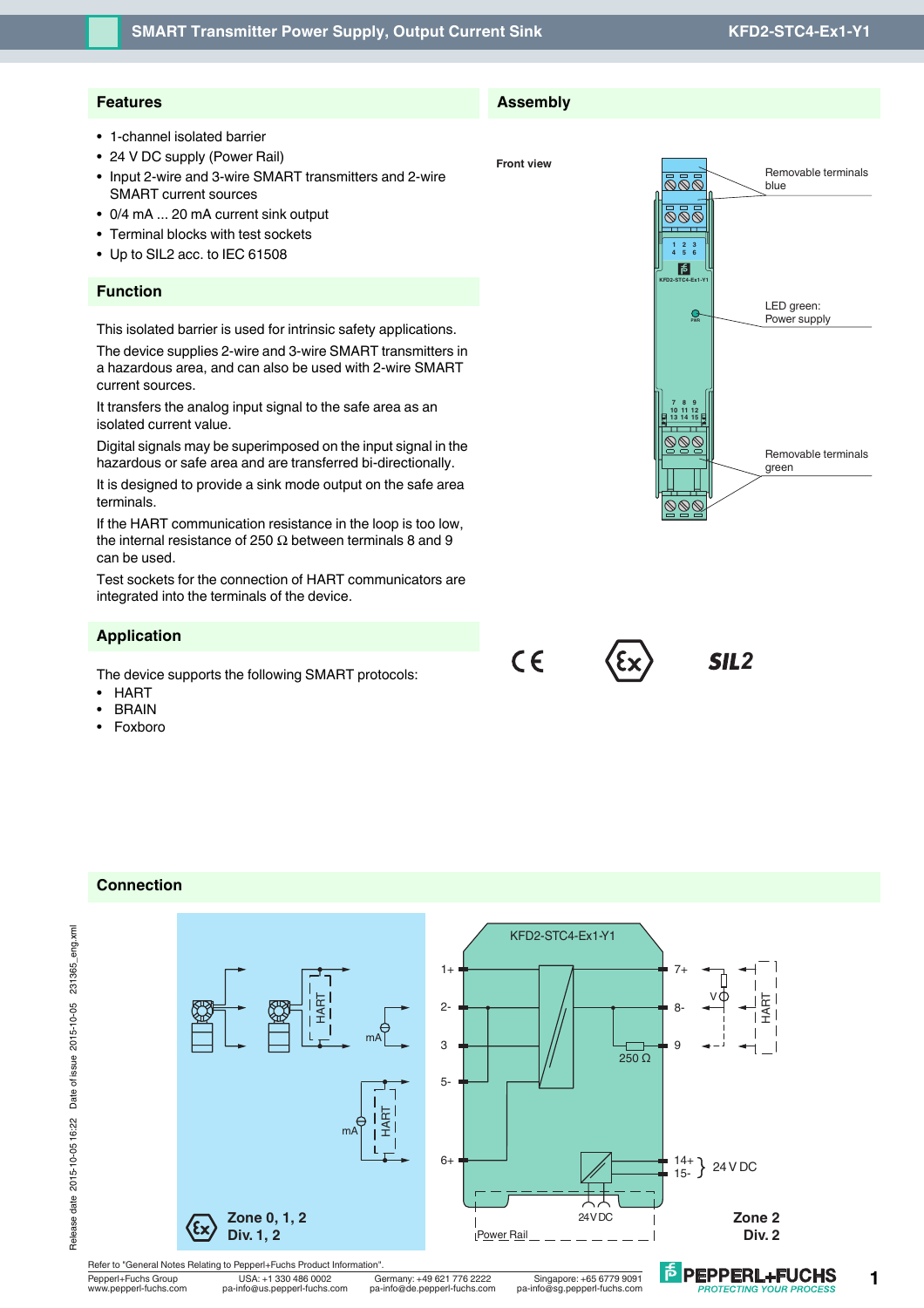| <b>General specifications</b>          |             |                                                                                                      |
|----------------------------------------|-------------|------------------------------------------------------------------------------------------------------|
| Signal type                            |             | Analog input                                                                                         |
|                                        |             |                                                                                                      |
| <b>Supply</b>                          |             |                                                                                                      |
| Connection                             |             | Power Rail or terminals 14+, 15-                                                                     |
| Rated voltage                          | $U_n$       | 20  35 V DC                                                                                          |
| Ripple                                 |             | within the supply tolerance                                                                          |
| Power dissipation                      |             | 1.4W                                                                                                 |
| Power consumption                      |             | 1.8 W                                                                                                |
| Input                                  |             |                                                                                                      |
| Connection                             |             | terminals $1+$ , $2-$ , $3$ or $5-$ , $6+$                                                           |
| Input signal                           |             | $0/4$ 20 mA                                                                                          |
| Voltage drop                           |             | $\leq$ 2.4 V at 20 mA (terminals 5, 6)                                                               |
| Input resistance                       |             | $\leq$ 64 $\Omega$ terminals 2-, 3; $\leq$ 500 $\Omega$ terminals 1+, 3 (250 $\Omega$ load)          |
| Available voltage                      |             | $\geq$ 16 V at 20 mA terminals 1+, 3                                                                 |
| Output                                 |             |                                                                                                      |
| Connection                             |             | terminals $7+, 8-$                                                                                   |
| Output signal                          |             | $0/4$ 20 mA (overload > 25 mA)                                                                       |
| Ripple                                 |             | $\leq 50 \mu A$ <sub>rms</sub>                                                                       |
| External supply (loop)                 |             | 11  30 V DC                                                                                          |
| <b>Transfer characteristics</b>        |             |                                                                                                      |
| <b>Deviation</b>                       |             | at 20 °C (68 °F), 0/4  20 mA                                                                         |
|                                        |             | $\leq$ 10 $\mu$ A incl. calibration, linearity, hysteresis, loads and fluctuations of supply voltage |
| Influence of ambient temperature       |             | $0.25 \mu A/K$                                                                                       |
| Frequency range                        |             | field side into the control side: bandwidth with 0.5 $V_{pp}$ signal 0  7.5 kHz (-3 dB)              |
|                                        |             | control side into the field side: bandwidth with $0.5 V_{\text{pp}}$ signal $0.3  7.5$ kHz (-3 dB)   |
| Settling time                          |             | $200 \,\mu s$                                                                                        |
| Rise time/fall time                    |             | $20 \mu s$                                                                                           |
| <b>Electrical isolation</b>            |             |                                                                                                      |
| Output/power supply                    |             | functional insulation, rated insulation voltage 50 V AC                                              |
| <b>Directive conformity</b>            |             |                                                                                                      |
|                                        |             |                                                                                                      |
| Electromagnetic compatibility          |             |                                                                                                      |
| Directive 2004/108/EC                  |             | EN 61326-1:2006                                                                                      |
| Conformity                             |             |                                                                                                      |
| Electromagnetic compatibility          |             | NE 21:2011                                                                                           |
| Degree of protection                   |             | IEC 60529:2001                                                                                       |
| Protection against electrical shock    |             | UL 61010-1:2012                                                                                      |
| <b>Ambient conditions</b>              |             |                                                                                                      |
| Ambient temperature                    |             | $-2060 °C (-4140 °F)$                                                                                |
| <b>Mechanical specifications</b>       |             |                                                                                                      |
| Degree of protection                   |             | <b>IP20</b>                                                                                          |
| Mass                                   |             | approx. 200 g                                                                                        |
| <b>Dimensions</b>                      |             | 20 x 124 x 115 mm (0.8 x 4.9 x 4.5 in), housing type B2                                              |
| Mounting                               |             | on 35 mm DIN mounting rail acc. to EN 60715:2001                                                     |
| Data for application in connection     |             |                                                                                                      |
| with Ex-areas                          |             |                                                                                                      |
| <b>EC-Type Examination Certificate</b> |             | BAS 99 ATEX 7060, for additional certificates see www.pepperl-fuchs.com                              |
| Group, category, type of protection    |             | $\langle x \rangle$ II (1)G [Ex ia Ga] IIC, $\langle x \rangle$ II (1)D [Ex ia Da] IIIC              |
| Input                                  |             | [Ex ia Ga] IIC, [Ex ia Da] IIIC                                                                      |
| Supply                                 |             |                                                                                                      |
| Maximum safe voltage                   | $U_m$       | 250 V (Attention! The rated voltage can be lower.)                                                   |
| Equipment                              |             | terminals $1+, 3-$                                                                                   |
| Voltage                                | $U_{o}$     | 25.4 V                                                                                               |
| Current                                | $I_{o}$     | 86.8 mA                                                                                              |
| Power                                  | $P_0$       | 551 mW                                                                                               |
| Equipment                              |             | terminals 2-, 3                                                                                      |
|                                        |             |                                                                                                      |
| Current $I_0$ /Current $I_i$           |             | 74 mA / 115 mA                                                                                       |
| Current                                | Ιĵ.,        | 115 mA                                                                                               |
| Voltage                                | $U_{o}$     | 3.5V                                                                                                 |
| Current                                | $I_0$       | 74 mA                                                                                                |
| Power                                  | $P_0$       | 64 mW                                                                                                |
| Equipment                              |             | terminals $1+$ , $2/3-$                                                                              |
| Voltage                                | $U_i$       | 30 V                                                                                                 |
| Current                                | ŀ.          | 115 mA                                                                                               |
| Voltage                                | $U_{o}$     | 25.4 V                                                                                               |
| Current                                | $I_{\circ}$ | 115 mA                                                                                               |

Refer to "General Notes Relating to Pepperl+Fuchs Product Information". Pepperl+Fuchs Group USA: +1 330 486 0002 Singapore: +65 6779 9091 Germany: +49 621 776 2222 www.pepperl-fuchs.com pa-info@us.pepperl-fuchs.com pa-info@de.pepperl-fuchs.com pa-info@sg.pepperl-fuchs.com